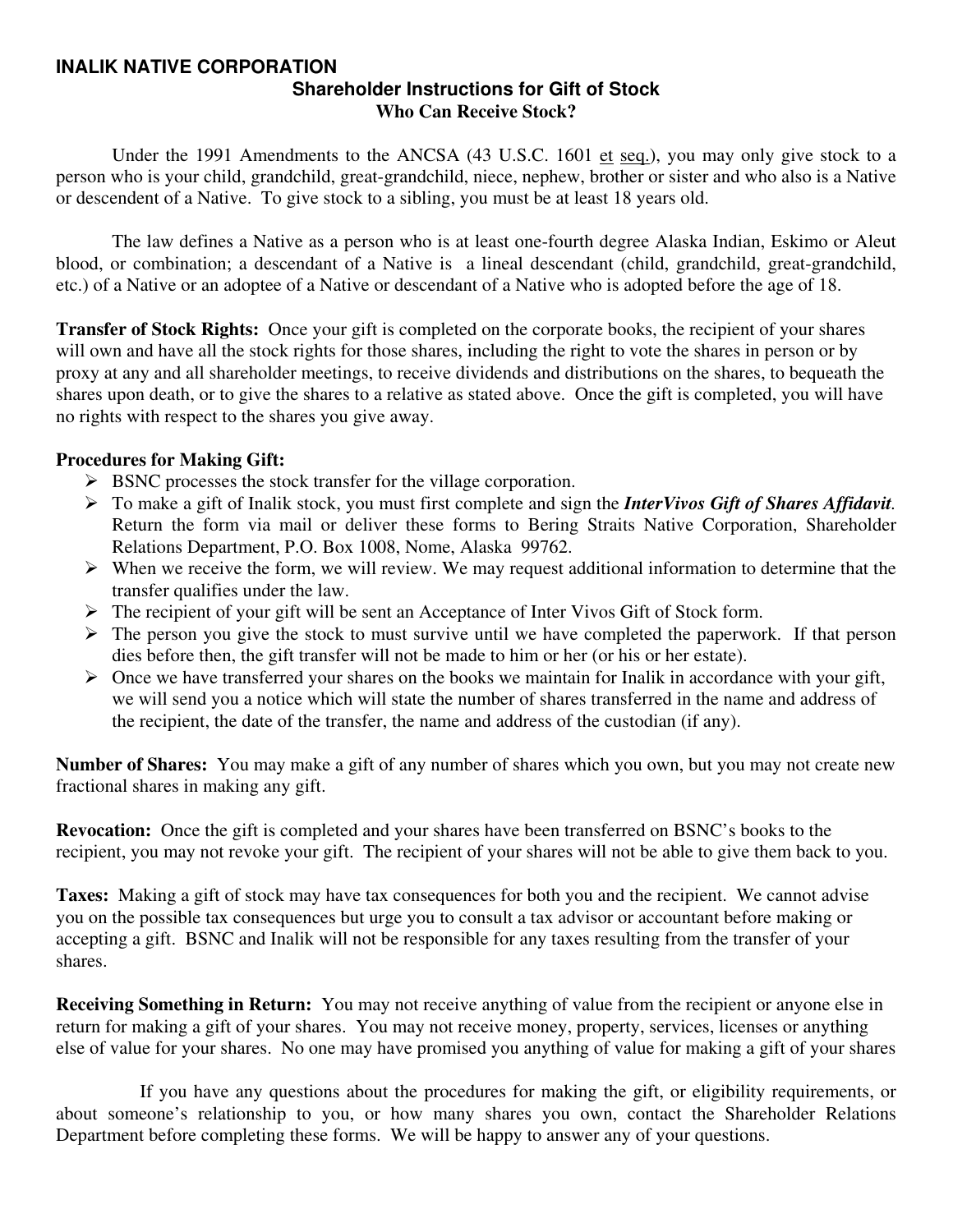# **INALIK NATIVE CORPORATION**

### **Inter Vivos Gift of Shares Affidavit**

I, \_\_\_\_\_\_\_\_\_\_\_\_\_\_\_\_\_\_\_\_\_\_, being first duly sworn, depose and say:

| Full Name:                       |                         | <b>Enrollment Number:</b> |        |
|----------------------------------|-------------------------|---------------------------|--------|
| Date of Birth:                   | Social Security Number: |                           |        |
| <b>Complete Mailing Address:</b> |                         |                           |        |
| City:                            | State:                  | Zip Code:                 | Phone: |

> I own shares of Inalik Native Corporation and am 18 years or older.

- $\triangleright$  I understand that under the Alaska Native Claims Settlement Act, as amended (43 U.S.C. 1601 et. seq.) I may only gift shares to my child, grandchild, great-grandchild, niece, nephew, brother, or sister who is related to me by blood or adoption and who is also a Native or descendent of a Native.
- $\triangleright$  **I** am responsible for providing the appropriate documentation proving family relationship.
- $\triangleright$  I understand that if any taxes are owed as a result of this gift, BSNC and Inalik will not be responsible for its payment.
- $\triangleright$  Neither myself nor any other person has received anything of value nor have I or any other person been promised anything of value in return for transferring my shares.
- $\triangleright$  It is my intent and desire to irrevocably transfer all rights and incidents of ownership of the gifted shares to the recipient and to irrevocably vest in the recipient all such rights of ownership. I understand I will no longer receive dividends or distributions for these shares.
- ¾ I understand that once this gift is completed on the stock records of BSNC and Inalik I will not be able to revoke or reverse it and that the recipient will not be able to give the gifted shares back to me.

I wish to make a gift of my Inalik Native Corporation shares to the recipient(s) listed below and I understand that I cannot create new fractional shares in making a gift.

|  | Recipients Name:                                                                                         |                  |  |
|--|----------------------------------------------------------------------------------------------------------|------------------|--|
|  | Age: Social Security Number: Degree of Native Blood 1997                                                 |                  |  |
|  |                                                                                                          |                  |  |
|  | Phone Number:<br>*Custodian's Address <b>Example 20</b><br>Number of Inalik Village Shares to be gifted: | *Custodian Name: |  |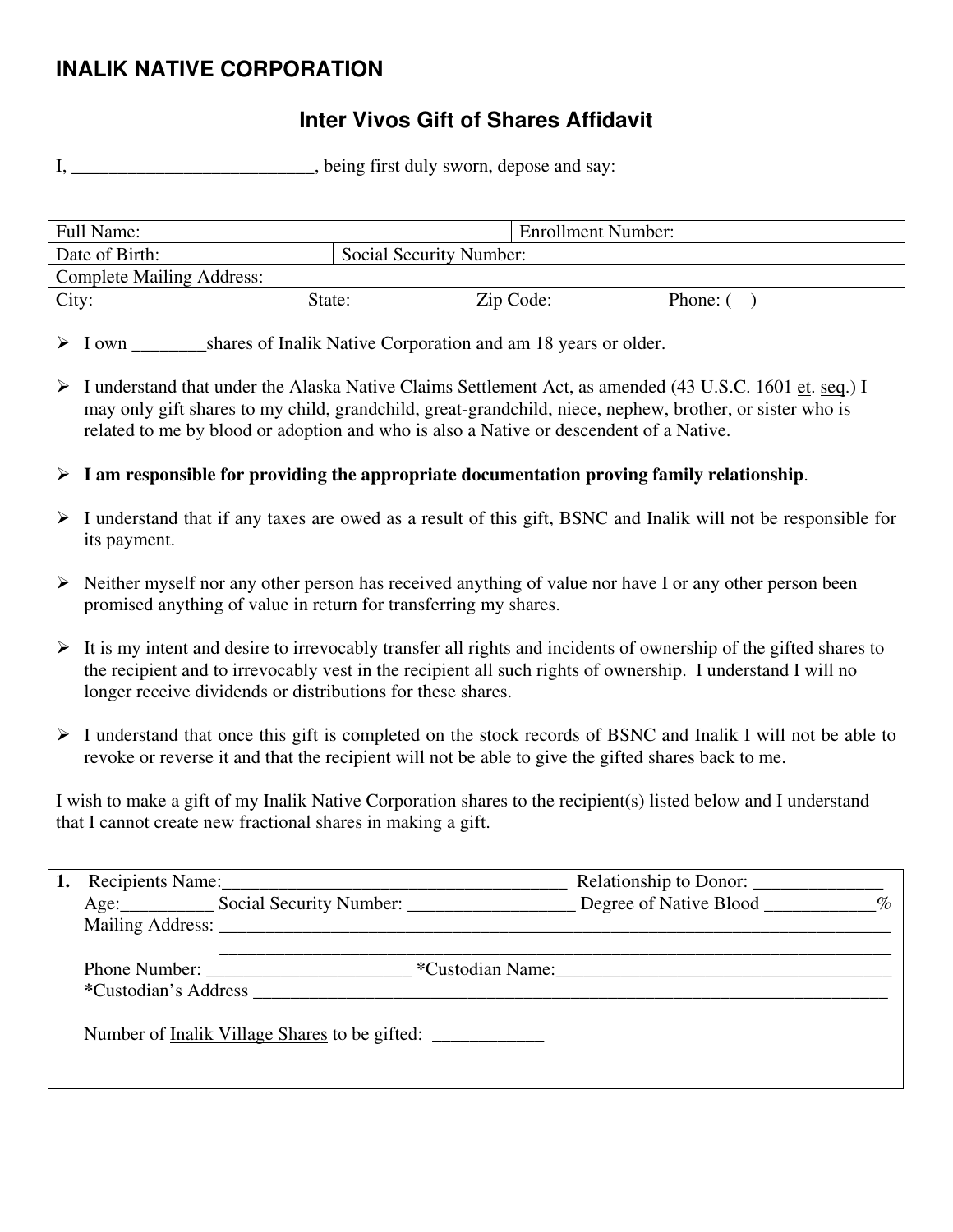|  | <u> 1980 - Johann John Stone, markin amerikan bisa di sebagai personal dan bisa di sebagai personal dan bisa di s</u> |                                                                                                                                                                                                                                |  |
|--|-----------------------------------------------------------------------------------------------------------------------|--------------------------------------------------------------------------------------------------------------------------------------------------------------------------------------------------------------------------------|--|
|  |                                                                                                                       |                                                                                                                                                                                                                                |  |
|  |                                                                                                                       |                                                                                                                                                                                                                                |  |
|  |                                                                                                                       |                                                                                                                                                                                                                                |  |
|  |                                                                                                                       |                                                                                                                                                                                                                                |  |
|  |                                                                                                                       |                                                                                                                                                                                                                                |  |
|  |                                                                                                                       |                                                                                                                                                                                                                                |  |
|  |                                                                                                                       |                                                                                                                                                                                                                                |  |
|  |                                                                                                                       |                                                                                                                                                                                                                                |  |
|  |                                                                                                                       |                                                                                                                                                                                                                                |  |
|  | Number of <u>Inalik Village Shares</u> to be gifted:                                                                  |                                                                                                                                                                                                                                |  |
|  |                                                                                                                       |                                                                                                                                                                                                                                |  |
|  |                                                                                                                       |                                                                                                                                                                                                                                |  |
|  |                                                                                                                       |                                                                                                                                                                                                                                |  |
|  |                                                                                                                       |                                                                                                                                                                                                                                |  |
|  |                                                                                                                       | *Custodian's Address experience of the state of the state of the state of the state of the state of the state of the state of the state of the state of the state of the state of the state of the state of the state of the s |  |
|  |                                                                                                                       |                                                                                                                                                                                                                                |  |
|  | Number of <u>Inalik Village Shares</u> to be gifted:                                                                  |                                                                                                                                                                                                                                |  |
|  |                                                                                                                       |                                                                                                                                                                                                                                |  |

### \***If recipient is a minor, list the name and address of the designated custodian.**

I have read and understand the information contained in this affidavit, the information I have provided is true and accurate, I am 18 years of age or older, and that in completing and signing these forms, I am acting freely, voluntarily and without any undue pressure, influence or duress.

| Dated: Signed Signed Signed Signed Signed States and the Signed States of the Signed States and States and States and States and States and States and States and States and States and States and States and States and State |  | (Shareholder's full name) |
|--------------------------------------------------------------------------------------------------------------------------------------------------------------------------------------------------------------------------------|--|---------------------------|
|                                                                                                                                                                                                                                |  |                           |
|                                                                                                                                                                                                                                |  |                           |
|                                                                                                                                                                                                                                |  |                           |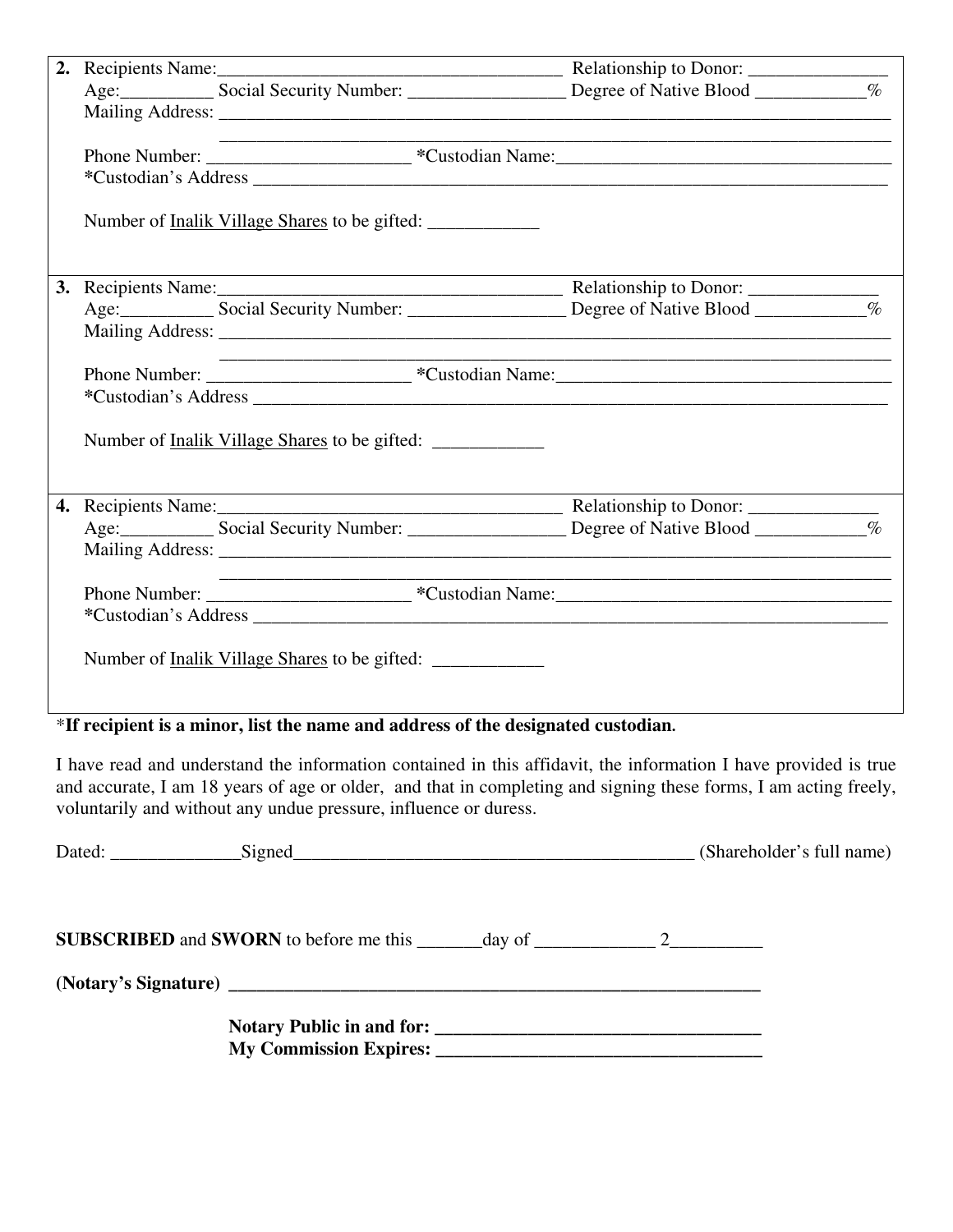### **INALIK NATIVE CORPORATION**

#### **Acceptance of Inter Vivos Gift of Stock Age of Majority (18 yrs or older)**

I, \_\_\_\_\_\_\_\_\_\_\_\_\_\_\_\_\_\_\_\_, being first duly sworn, depose and say:

I understand that I will receive \_\_\_\_\_\_share(s) of Stock in Inalik Native Corporation as a gift from  $\begin{array}{c} \text{two} \\ \text{two} \\ \text{two} \end{array}$  =  $\begin{array}{c} \text{two} \\ \text{two} \\ \text{two} \end{array}$  =  $\begin{array}{c} \text{two} \\ \text{two} \\ \text{two} \end{array}$  =  $\begin{array}{c} \text{two} \\ \text{two} \\ \text{two} \end{array}$ 

| My Name:                                                                                                     | Social Security Number:                       |  |  |
|--------------------------------------------------------------------------------------------------------------|-----------------------------------------------|--|--|
| Date of Birth:                                                                                               | Percentage Degree of Native Blood:<br>Gender: |  |  |
| <b>Complete Mailing Address:</b>                                                                             |                                               |  |  |
| I am already a shareholder of BSNC:<br>[NO]<br>[YES]                                                         |                                               |  |  |
| [NO] I am not a shareholder in <b>another</b> Regional or Village Corporation                                |                                               |  |  |
| [YES] I am a shareholder in another Regional or Village Corporation, if yes, list name(s) of corporation(s): |                                               |  |  |
|                                                                                                              |                                               |  |  |

- $\geq 1$  am a Native or descendant of a Native as defined in the Alaska Native Claims Settlement Act, as amended.
- $\triangleright$  I have not given nor have I promised to give the Donor or any other person anything of value in return for the Gifted shares. I do not know of any other person giving or promising to give the Donor or anyone else anything of value in return for the making of this gift.
- $\triangleright$  I understand that the receipt of these shares and the receipt of dividends and distributions of these shares may result in tax consequences for me and that BSNC and Inalik will not be responsible for any taxes resulting from the transfer of these shares.
- $\triangleright$  I understand that once these shares are transferred to my name, I will not be able to give them back to the Donor or give them to anyone except as authorized by the Alaska Native Claims Settlement Act, as amended. I understand that the sale or transfer of these shares is currently prohibited by law.

 I swear under oath to the best of my knowledge and belief that everything stated in this Affidavit is accurate and true and that in completing and signing these forms I am acting freely, voluntarily and without any undue pressure, influence or duress. I understand that my signature below indicates my acceptance of this gift of stock.

|  | (Shareholder's full name) |
|--|---------------------------|
|  |                           |
|  |                           |
|  |                           |